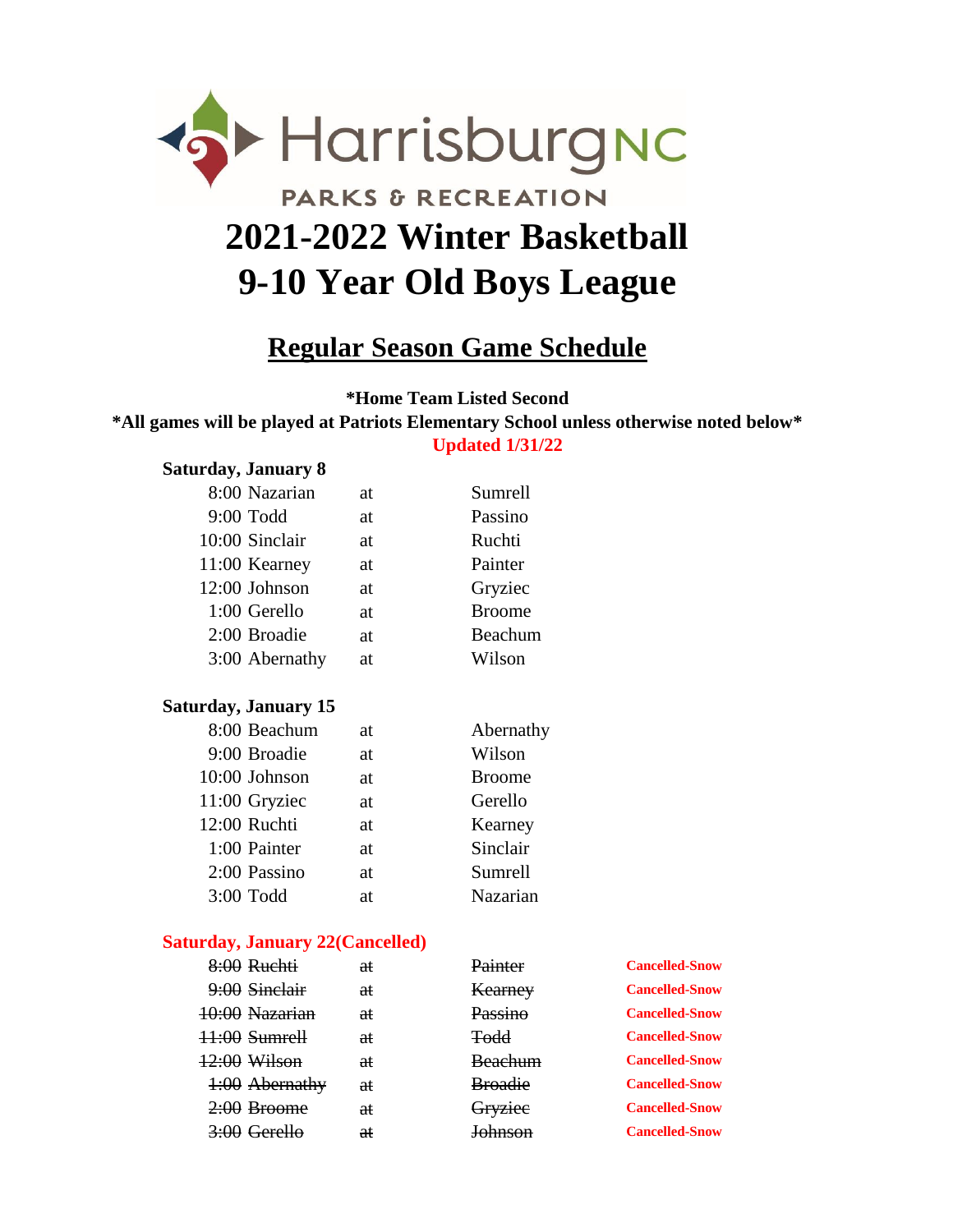### **Saturday, January 29(Cancelled-Snow)**

| 8:00 Broadie    | aŧ            | <b>Johnson</b>  |
|-----------------|---------------|-----------------|
| 9:00 Beachum    | aŧ            | Gryziee         |
| 10:00 Abernathy | ₩             | Gerello         |
| 11:00 Wilson    | <del>at</del> | <b>Broome</b>   |
| 12:00 Sinelair  | <del>at</del> | <b>Todd</b>     |
| 1:00 Passino    | <del>at</del> | Ruchti          |
| 2:00 Painter    | <del>at</del> | <b>Nazarian</b> |
| $3:00$ Sumrell  | <del>at</del> | Kearney         |

#### **Saturday, February 5**

| 8:00 Sumrell  | at | Sinclair       |
|---------------|----|----------------|
| 9:00 Johnson  | at | Beachum        |
| 10:00 Passino | at | Painter        |
| 11:00 Kearney | at | Nazarian       |
| 12:00 Wilson  | at | Gerello        |
| 1:00 Broome   | at | <b>Broadie</b> |
| $2:00$ Todd   | at | Ruchti         |
| 3:00 Gryziec  | at | Abernathy      |

### **Saturday,February 12**

| 8:00 Gryziec   | at | Wilson         |
|----------------|----|----------------|
| 9:00 Abernathy | at | Johnson        |
| 10:00 Gerello  | at | <b>Broadie</b> |
| 11:00 Ruchti   | at | Sumrell        |
| 12:00 Painter  | at | Todd           |
| 1:00 Kearney   | at | Passino        |
| 2:00 Nazarian  | at | Sinclair       |
| 3:00 Beachum   | at | <b>Broome</b>  |

### **Saturday, February 19**

| 8:00 Nazarian | at | Ruchti    |
|---------------|----|-----------|
| 9:00 Sinclair | at | Passino   |
| 10:00 Todd    | at | Kearney   |
| 11:00 Broome  | at | Abernathy |
| 12:00 Gerello | at | Beachum   |
| 1:00 Broadie  | at | Gryziec   |
| 2:00 Johnson  | at | Wilson    |
| 3:00 Painter  | at | Sumrell   |
|               |    |           |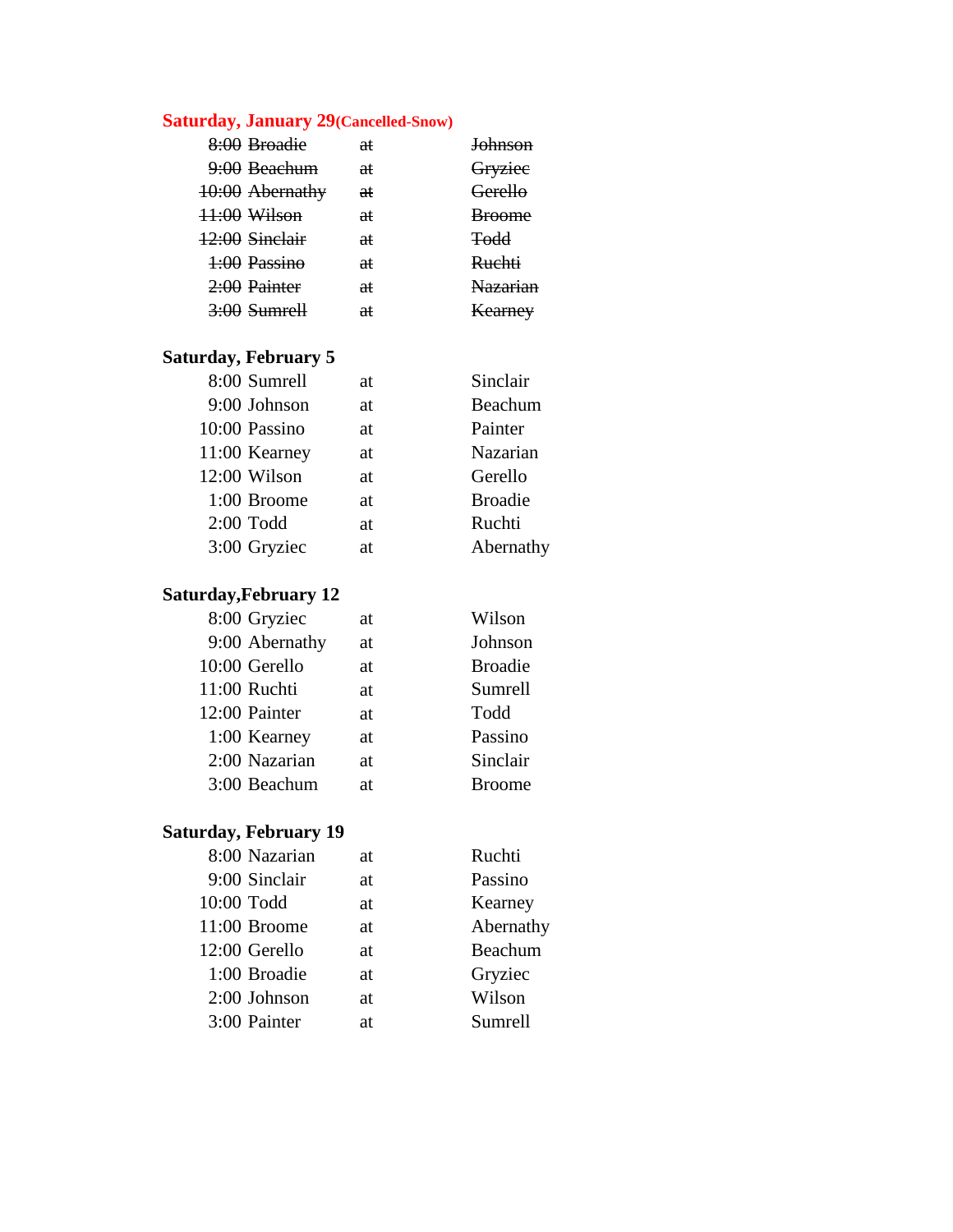### **Saturday, February 26**

| 8:00 Sumrell    | at        | <b>Broome</b>  |
|-----------------|-----------|----------------|
| 9:00 Sinclair   | at        | <b>Broadie</b> |
| 10:00 Beachum   | at        | Ruchti         |
| 11:00 Abernathy | at        | Painter        |
| 12:00 Wilson    | at        | Kearney        |
| 1:00 Johnson    | <b>at</b> | Todd           |
| 2:00 Gerello    | at        | Nazarian       |
| 3:00 Passino    | аt        | Gryziec        |

#### **Saturday, March 5**

| 8:00 Passino | at | Gerello   |
|--------------|----|-----------|
| 9:00 Gryziec | at | Todd      |
| 10:00 Broome | at | Nazarian  |
| 11:00 Wilson | at | Painter   |
| 12:00 Ruchti | at | Abernathy |
| 1:00 Beachum | at | Sinclair  |
| 2:00 Broadie | at | Sumrell   |
| 3:00 Kearney | at | Johnson   |

#### **Saturday, March 12**

| 8:00 Kearney    | at | Gryziec        |
|-----------------|----|----------------|
| 9:00 Painter    | at | Johnson        |
| 10:00 Ruchti    | at | Wilson         |
| 11:00 Sumrell   | at | Beachum        |
| 12:00 Abernathy | at | Sinclair       |
| 1:00 Nazarian   | at | <b>Broadie</b> |
| 2:00 Broome     | at | Passino        |
| $3:00$ Todd     | аt | Gerello        |

### **Saturday, March 19(Makeup from 1/22)**

| 8:00 Ruchti    | at  | Painter        |
|----------------|-----|----------------|
| 9:00 Sinclair  | at. | Kearney        |
| 10:00 Nazarian | at. | Passino        |
| 11:00 Sumrell  | at. | Todd           |
| 12:00 Wilson   | at. | Beachum        |
| 1:00 Abernathy | at  | <b>Broadie</b> |
| 2:00 Broome    | at  | Gryziec        |
| 3:00 Gerello   | at  | Johnson        |

## **Post Season Tournament to follow \*End of Regular Season\***

The Harrisburg Parks and Recreation Department would like to extend a special thank you